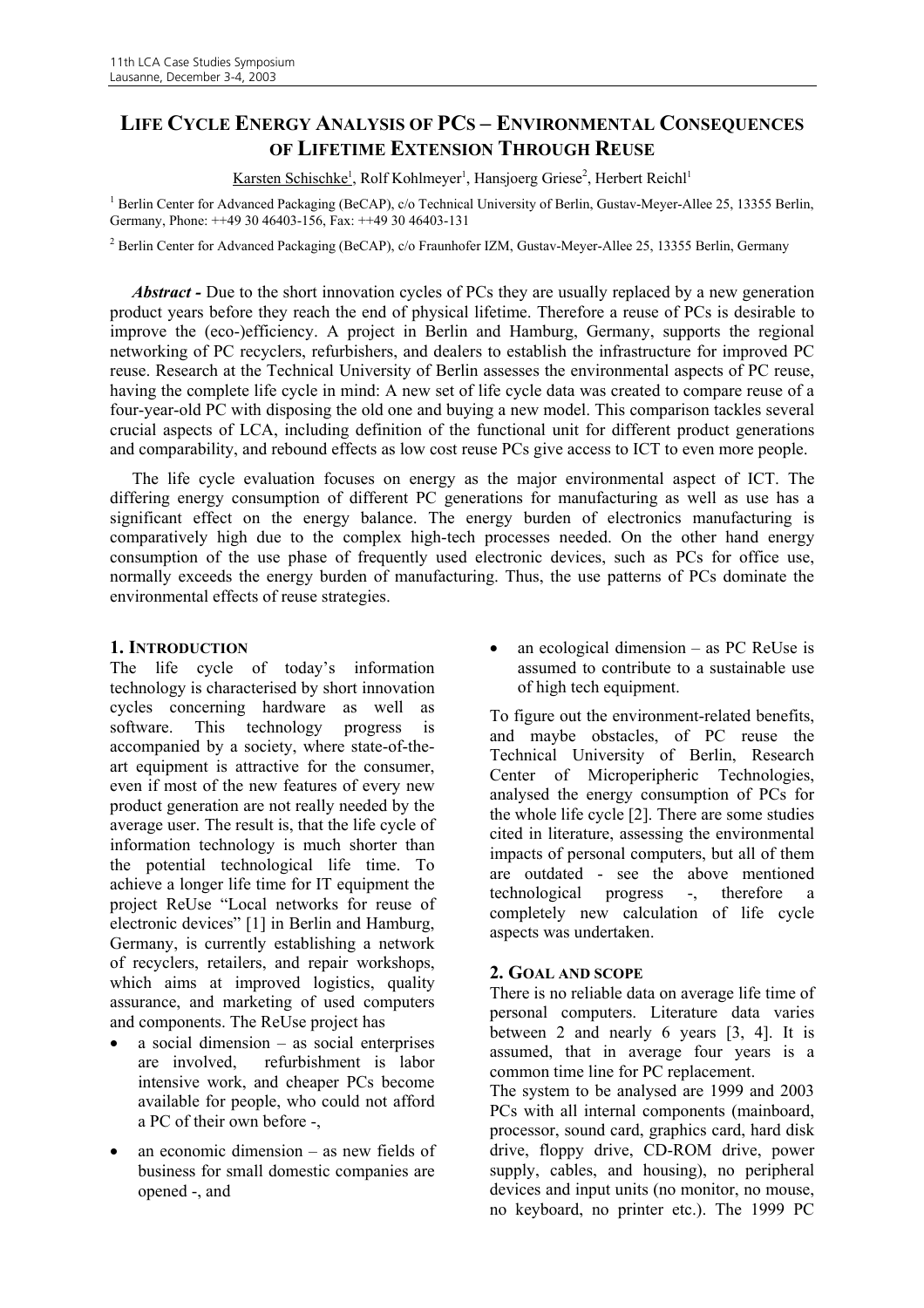(Pentium II, 350 MHz) now is a typical candidate for reuse, competing with a new state-of-the-art PC (Pentium 4, 1,8 GHz).

The life cycle energy analysis focuses on the following questions:

- What are the impacts of the different life cycle phases?
- Which of these impacts can be reduced through reuse?
- What is the environmental benefit of reuse?
- Which components should be reused with priority to achieve the highest energy savings possible – do some components have a significantly heavier "energy rucksack" than others?

Energy was decided to be analysed as the main environmental parameter of the environmental assessment, as the energy consumption of manufacturing – see earlier studies – was assumed to be very significant, as global supply chains seem to result in an important contribution of transports, and as PCs during the use phase are consuming energy. The primary energy consumption is analysed for all life cycle phases: raw material extraction, components manufacturing, assembly, transportation, use, depending on the scenario refurbishment and reuse, and disposal.

Data sources for the manufacturing processes are not the older studies on PCs but recent scientific papers, environmental reports, roadmaps, the KEA database of the German Federal Environment Agency [5] to fill gaps concerning raw materials, energy supply, and transportation, disassembly of representative 1999 and 2003 PCs and the know-how of BeCAP in the field of electronics interconnection and packaging technologies. The reuse scenarios to be compared are:

- I. User A buys a PC in 1999 and uses it for 4 years, then gets rid of the PC via a recycler or a ReUse PC retailer, and buys a new one (using it for 4 years). User B buys the 4-year-old ReUse-PC in 2003 and uses it another 2 years before disposal (material recycling / energy recovery).
- II. User A buys a PC in 1999 and uses it for 4 years, then buys a new one in 2003, but stores the 1999 PC another 2 years for "emergency" reasons, before he disposes the old PC in 2005 (material recycling / energy recovery). User B needs a PC in

2003 and buys a new one (using it for 4 years).

III. User A buys a PC in 1999 and uses it for 4 years, then buys a new one in 2003, but stores the 1999 PC another 2 years for "emergency" reasons, before he disposes the old PC in 2005 (material recycling / energy recovery). User B needs a PC in 2003, but can't afford a new one or doesn't buy a new one for other reasons. For, at least, the following 2 years he is without a PC of his own.

These scenarios imply methodological problems for figuring out the environmental benefits of reuse: The functionality of a 4-yearold PC is different than that of a new one. On the other hand it's a question of individual preferences, if advanced animated PC games are of the same usefulness as "simple" office programmes – which run also on older PCs without major problems. The case study presented here compares as functional unit "one year use of PC", not making a difference, how old the PC is.

While applying this functional unit it has to be kept in mind, that using a 4-year-old PC for another two years is only sensible, if the PC still fits to the individual software applications to be run. This will be the case especially for standard office applications. A reuse PC will not meet the required functionality, if the PC is intended for advanced graphics programs,

Boundary conditions for the use phase are of great importance for the overall inventory results. The range of "real" PC users includes the professional power-user as well as the user, who uses the PC only for typing letters now and then. To find a representative use scenario is hardly possible. This case study refers to the average use patterns as analysed by Fraunhofer ISI [6], see tab. 1.

|                  | use-hours per PC annually |               |                           |
|------------------|---------------------------|---------------|---------------------------|
|                  | home<br>use               | office<br>use | weighted<br>$(65,8%$ home |
|                  |                           |               | use, 34,2% office         |
|                  |                           |               | use)                      |
| user interaction | 398                       | 1.705         | 845                       |
| stand-by         | 1.333                     | 495           | 1.046                     |
| off (but         | 4.920                     | 5.248         | 5.032                     |
| connected to     |                           |               |                           |
| power supply)    |                           |               |                           |

#### **Table 1** – Use scenario (according to Fraunhofer ISI)

This use scenario is related with some uncertainties, especially as 5 to 6 year old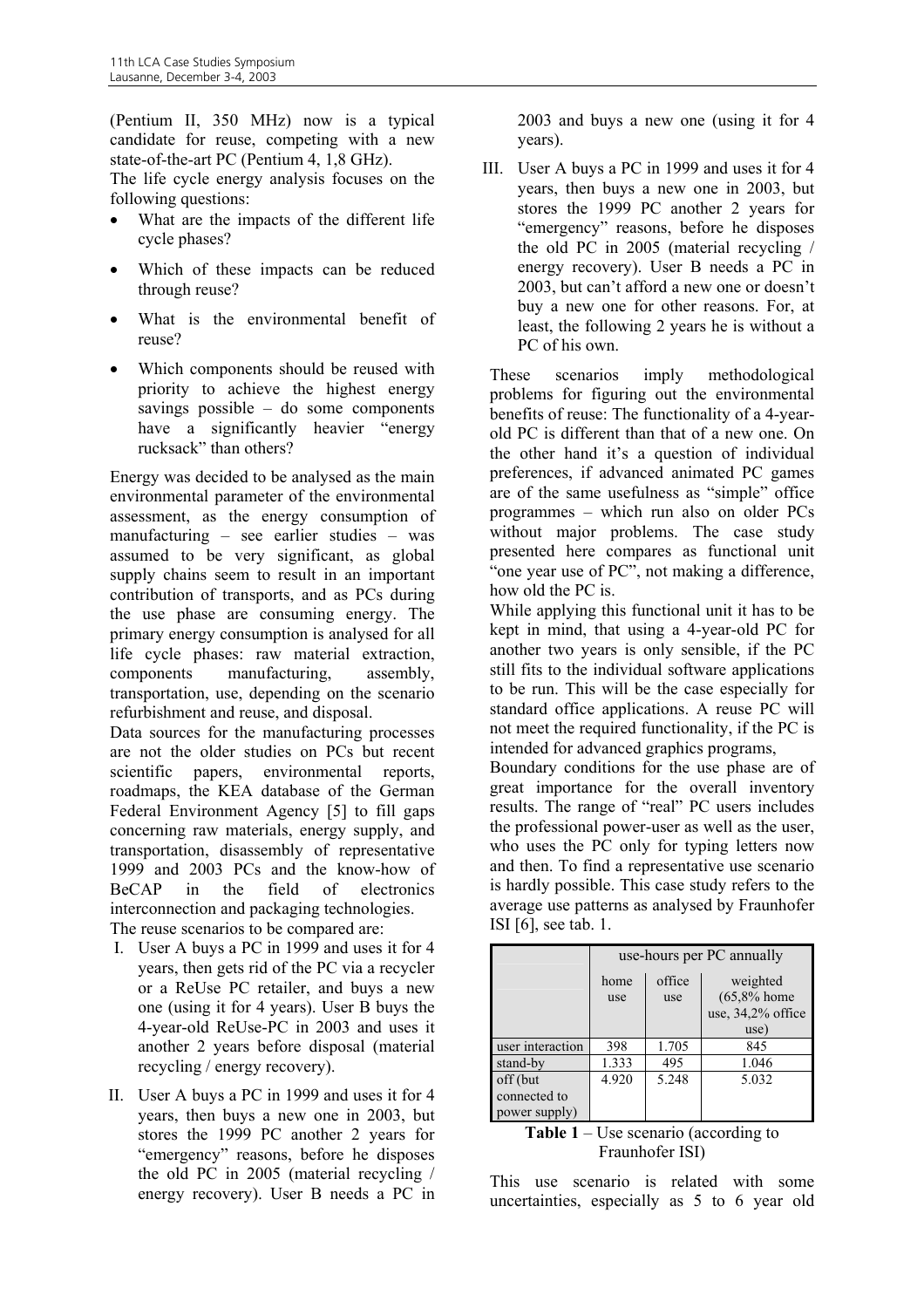reuse PCs might be used less frequent than upto-date PCs, due to the limited functionality.

Power consumption during the different use modes was measured for different PC configurations.

Energy consumption for repair and spare parts is not included in this study: Spare parts for PCs also have to be reused parts, as compatibility with different PC generations is limited. Therefore, no new spare parts will be manufactured for reuse, but the infrastructure for supplying used components has to be established.

## **3. LIFE CYCLE ENERGY INVENTORY RESULTS**

The main results of the life cycle inventory are:

- Primary energy consumption of manufacturing a PC in 1999 is about 485 kWh (including final assembly). Transportation of major manufacturing supplies and the PC components – which are mostly produced in East and South East Asia – to the European market is another 51 kWh.
- For a PC manufactured in 2003 primary energy consumption for manufacturing (incl. transportation) is about 10% less.
- Comparison of primary energy consumption for manufacturing with component prices of 1999 (see fig. 1) shows significant deviations: market price is of limited value as an indicator for energy consumption in the field of hightech equipment. Other price factors are much more relevant.



Figure 1 – 1999 PC inventory results (primary energy for manufacturing) compared to market prices

Main environmentally relevant components of a PC are memory modules

(due to IC area), mainboard (complexity) and housing / energy supply unit (amount of material).

• Energy consumption measurements for the use phase showed, that the power consumption of an average 2003 PC is about one-third higher than that of a 1999 PC, despite the improvement of power saving features of new PCs – with which the average PC user is not familiar! See fig. 2 for the development of the energy consumption of Intel processors.



**Figure 2** – Energy consumption of Intel processors [7, 8]

- Proper material recycling of metals and PVC and energy recovery from other plastic parts corresponds to a recovery of about 72 kWh primary energy (replacement of primary material).
- If the PC is disposed off contrary to legal requirements with household waste in a waste incineration plant at least the ferro magnetic parts are separated and recycled, energy from incineration is recovered as well. The primary energy credit of waste incineration and recycling of iron of a PC is 32 kWh.

The results of the three scenarios for reuse of PCs are shown in fig. 3: The reuse scenario I compared to scenario II reduces primary energy consumption absolutely as well as "per year PC use" by 11%, meaning 65 kWh per year.

Scenario III (no PC for user B at all)  $-$  of course – turns out to be of less energy consumption than scenario I (reuse PC for user B). This comparison is not "fair", as the function for user B is not the same. The comparison via the functional unit "1 year of PC use" results in a balance where scenario III sums up to 40 kWh more per use-year, meaning a higher efficiency for reuse than using no PC at all.